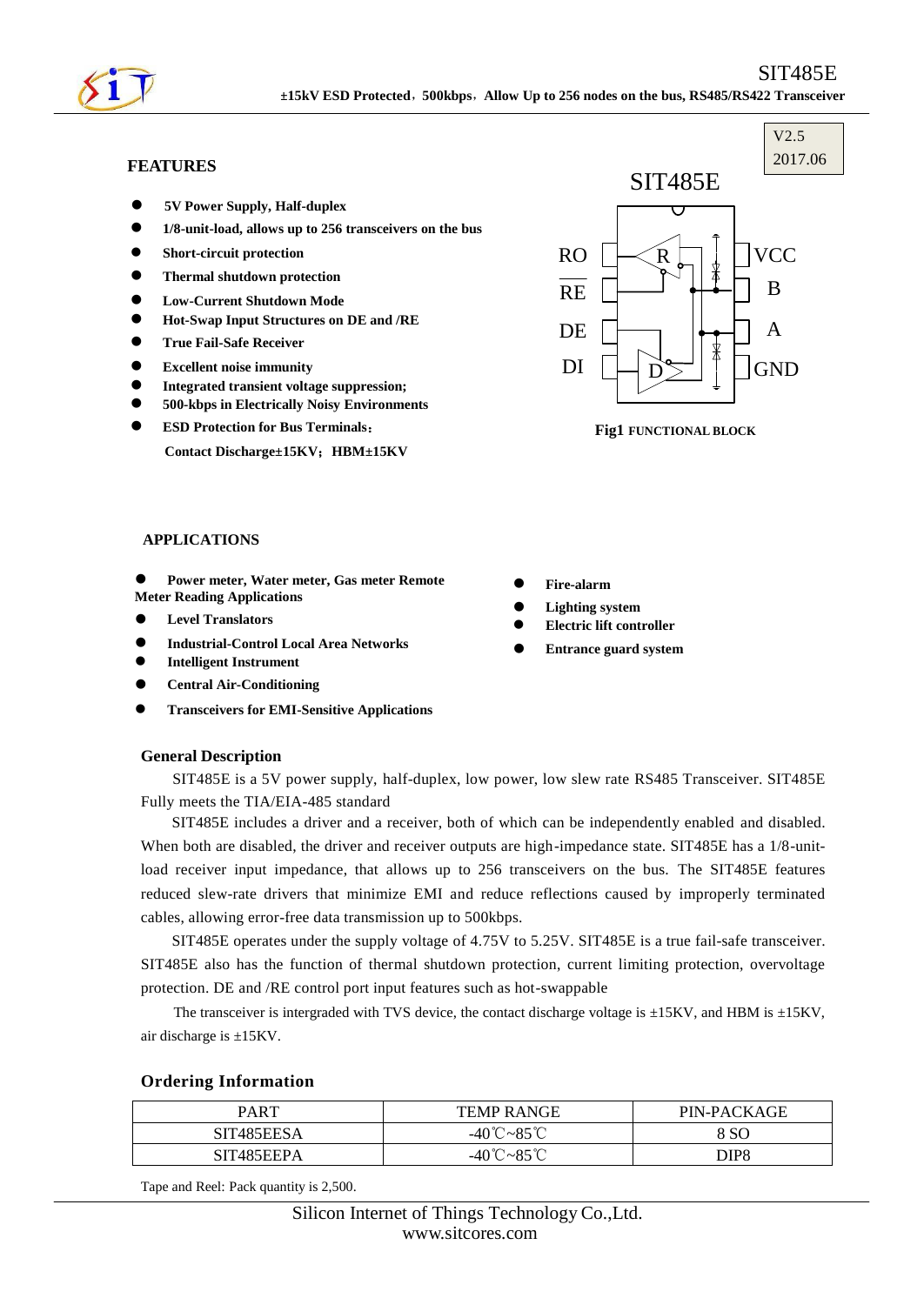

# **ABSOLUTE MAXIMUM RATINGS**:

| <b>PARAMETER</b>                      | <b>Symbol</b>    | <b>Value</b>          | Unit |
|---------------------------------------|------------------|-----------------------|------|
| <b>Supply Voltage</b>                 | VCC              | $+7$                  | V    |
| <b>CTR Port</b>                       | /RE, DE, DI      | $-0.3 \sim VCC + 0.3$ | V    |
| <b>Driver Output Voltage</b>          | $A \cdot B$      | $-7$ $-13$            | V    |
| <b>Receiver Output Voltage</b>        | RO.              | $-0.3 \sim VCC + 0.3$ | V    |
| <b>Temperature Range</b>              |                  | $-40 - 85$            | U    |
| <b>Storage Temperature Range</b>      |                  | $-60 \sim 150$        | n    |
| <b>Soldering Temperature (reflow)</b> |                  | 300                   | °C   |
|                                       | SOP <sub>8</sub> | 400                   | mW   |
| <b>Continuous Power Dissipation</b>   | DIP <sub>8</sub> | 700                   | mW   |

Stresses beyond those listed under "Absolute Maximum Ratings" may cause permanent damage to the device. These are stress ratings only and functional operation of the device at these or any other conditions beyond those indicated in the operational sections of the specifications are not implied. Exposure to absolute maximum rating conditions for extended periods may affect device reliability.

| <b>Pin Number</b> | <b>Pin Name</b> | <b>FUNCTION</b>                                                                                                                                             |
|-------------------|-----------------|-------------------------------------------------------------------------------------------------------------------------------------------------------------|
| 1                 | <b>RO</b>       | Receiver Output.<br>When enabled, if $A - B > -50$ mV, then $RO = high$ . If $A - B < -200$<br>mV, then $RO = low$ .                                        |
| 2                 | /RE             | Receiver Output Enable.<br>A low level enables the RO; a high level places it in a high<br>impedance state.                                                 |
| 3                 | DE              | Driver Output Enable.<br>A high level enables the driver differential outputs, Pin A and Pin B;<br>a low level places the driver in a high impedance state. |
| 4                 | DI              | Driver Input.<br>When the driver is enabled, a logic low on DI forces Pin A low and<br>Pin B high; a logic high on DI forces Pin A high and Pin B low.      |
| 5                 | <b>GND</b>      | Ground Connection (0 V).                                                                                                                                    |
| 6                 | A               | No inverting Receiver Input A/Driver Output A.                                                                                                              |
| 7                 | B               | Inverting Receiver Input B/Driver Output B.                                                                                                                 |
| 8                 | <b>VCC</b>      | Power Supply                                                                                                                                                |

# **Pin Description**: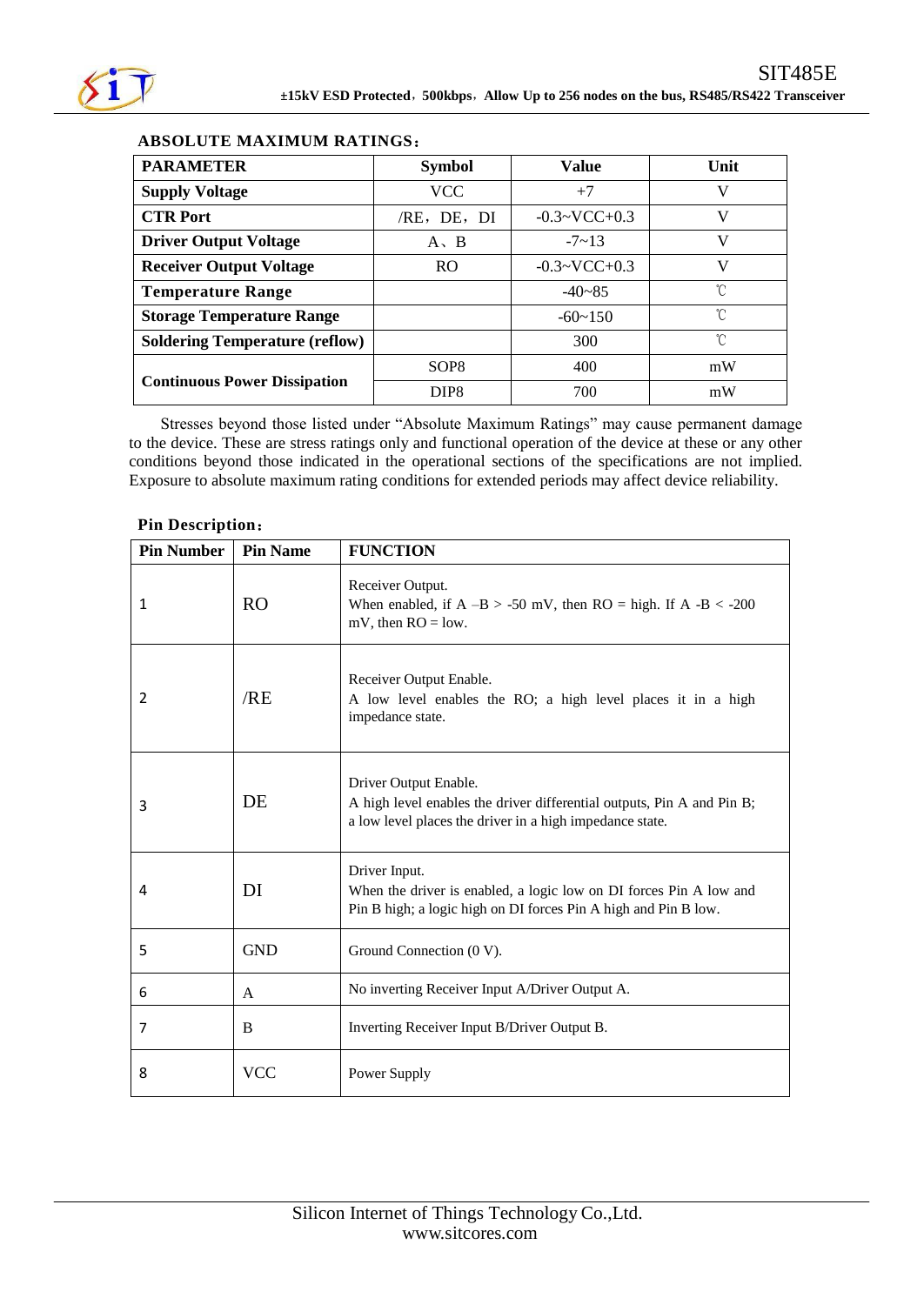

### **DC ELECTRICAL CHARACTERISTICS**

(VCC = +5V  $\pm$ 5%, T<sub>A</sub> = T<sub>MIN</sub> to T<sub>MAX</sub>, unless otherwise noted. Typical values are at VCC = +5V and T<sub>A</sub>  $= +25 \text{ }^{\circ}\text{C}$ .)

| <b>PARAMETER</b>                                                 | <b>SYMBOL</b>             | <b>MIN</b>            | <b>TYP</b> | <b>MAX</b> | <b>UNITS</b>    | <b>CONDITIONS</b>                                |
|------------------------------------------------------------------|---------------------------|-----------------------|------------|------------|-----------------|--------------------------------------------------|
| <b>DRIVER</b>                                                    |                           |                       |            |            |                 |                                                  |
| Differential Driver Output<br>(no load)                          | V <sub>OD1</sub>          |                       | 5          |            | V               |                                                  |
| Differential Driver Output                                       | $V_{OD2}$                 | 1.5<br>$\overline{2}$ |            | 5          | $\overline{V}$  | Fig2, RL = 27 $\Omega$<br>Fig2, RL = $50 \Omega$ |
| Change in Magnitude of<br>Differential Output Voltage<br>(NOTE1) | $\Delta V_{OD}$           |                       |            | 0.2        | V               | Fig2, RL = 27 $\Omega$                           |
| Driver Common-Mode<br>Output Voltage                             | $V_{OC}$                  |                       |            | 3          | V               | Fig2, RL = 27 $\Omega$                           |
| Change In Magnitude of<br>Common-Mode Voltage<br>(NOTE1)         | $\Delta V_{OC}$           |                       |            | 0.2        | V               | Fig2, RL = 27 $\Omega$                           |
| Input High Voltage                                               | $\rm V_{IH}$              | 2.0                   |            |            | V               | DE, DI, /RE                                      |
| <b>Input Low Voltage</b>                                         | $V_{IL}$                  |                       |            | 0.8        | V               | DE, DI, /RE                                      |
| Input Current(RE,DI,/RE)                                         | $I_{IN1}$                 | $-2$                  |            | 2          | uA              | DE, DI, /RE                                      |
| Driver Short-Circuit Output<br>Current (short to high)           | $I_{OSD1}$                | 35                    |            | 250        | mA              | Short to 0V~12V                                  |
| Driver Short-Circuit Output<br>Current (short to low)            | $I_{OSD2}$                | $-250$                |            | $-35$      | mA              | Short to -7V~0V                                  |
| Thermal-Shutdown Threshold                                       |                           |                       | 150        |            | $\mathcal{C}$   |                                                  |
| Thermal-Shutdown<br>Hysteresis                                   |                           |                       | 20         |            | $\rm ^{\circ}C$ |                                                  |
| <b>RECEIVER</b>                                                  |                           |                       |            |            |                 |                                                  |
| Input Current(A, B)                                              | I <sub>IN2</sub>          |                       |            | 125        | uA              | $DE = 0 V$ , VCC=0<br>or $5V$ , $VIN=12V$        |
|                                                                  | I <sub>IN2</sub>          | $-100$                |            |            | uA              | $DE = 0 V$ , VCC=0<br>or $5V$ , $VIN = -7 V$     |
| Positive-going input<br>threshold voltage                        | $V_{IT+}$                 |                       |            | $-50$      | mV              |                                                  |
| Negative-going input<br>threshold voltage                        | $V_{IT}$                  | $-200$                |            |            | mV              | $-7V \leq V_{CM} \leq 12V$                       |
| Receiver Input Hysteresis                                        | $\mathbf{V}_{\text{hys}}$ | 10                    | 30         |            | mV              | $-7V \leq V_{CM} \leq 12V$                       |
| RO Output-High Voltage                                           | $V_{OH}$                  | $VCC-1.5$             |            |            | $\mathbf V$     | $I_{\text{OUT}} = -4mA,$<br>$V_{ID} = +200$ mV   |
| RO Output-Low Voltage                                            | $V_{OL}$                  |                       |            | 0.4        | $\mathbf{V}$    | $I_{OUT} = +4mA,$<br>$V_{ID} = -200 \text{ mV}$  |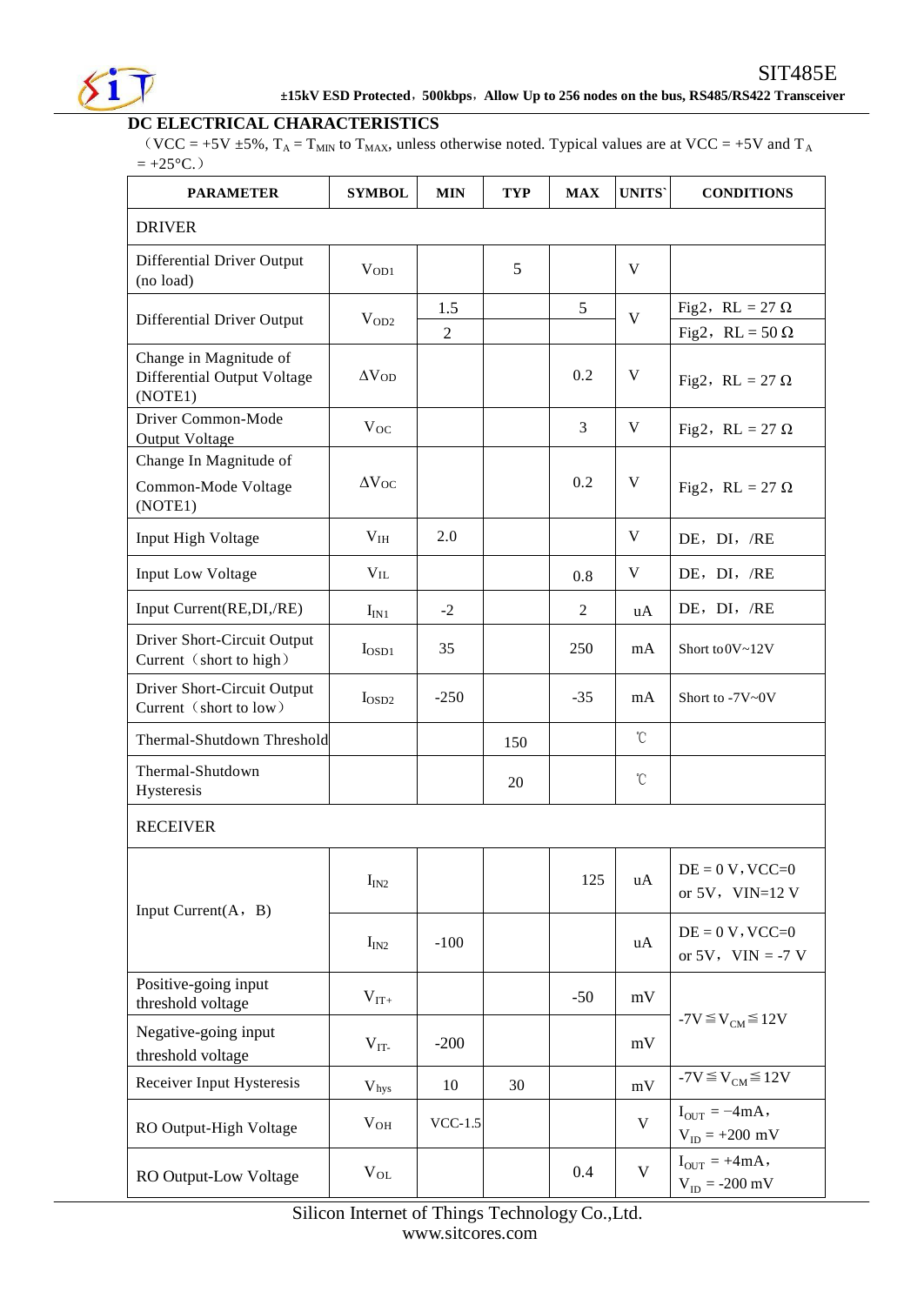

| Three-State Output Current<br>at Receiver | $I_{OZR}$      |                |     | $\pm 1$  | uA        | $0.4$ V < V <sub>0</sub> < 2.4 V |  |
|-------------------------------------------|----------------|----------------|-----|----------|-----------|----------------------------------|--|
| Receiver Input Resistance                 | $R_{IN}$       | 96             |     |          | $k\Omega$ | $-7V \leq V_{CM} \leq 12V$       |  |
| Receiver Output Short-<br>Circuit         | $I_{OSR}$      | ±7             |     | $\pm 95$ | mA        | $0 V \leq V_0 \leq VCC$          |  |
| <b>SUPPLY CURRENT</b>                     |                |                |     |          |           |                                  |  |
| <b>Supply Current</b>                     | $I_{CC}$       |                | 180 | 500      | uA        | /RE=0V or VCC,<br>$DE = 0 V$     |  |
|                                           |                |                | 170 | 400      | uA        | /RE=VCC, DE=VCC                  |  |
| Supply Current in Shutdown<br>Mode        | $I_{\rm SHDN}$ |                | 0.5 | 10       | uA        | $DE = 0 V$ , $/RE = VCC$         |  |
| <b>ESD PROTECTION</b>                     |                |                |     |          |           |                                  |  |
| $A \setminus B$                           |                |                | 15  |          | KV        | <b>HBM</b>                       |  |
|                                           |                |                | 15  |          | KV        | Contact discharge                |  |
| Other port                                |                | $\overline{4}$ |     |          | <b>KV</b> | <b>HBM</b>                       |  |

NOTE1:  $\Delta V_{\text{OD}}$  and  $\Delta V_{\text{OC}}$  are the changes in  $V_{\text{OD}}$  and  $V_{\text{OC}}$ , respectively, when the DI input changes state

# **SWITCHING CHARACTERISTICS**

(VCC = +5.0V  $\pm$ 5%, T<sub>A</sub> = T<sub>MIN</sub> to T<sub>MAX</sub>, unless otherwise noted. Typical values are at VCC = +5.0V and  $T_A = +25^{\circ}\text{C}$ )

| <b>PARAMETER</b>                                   | <b>SYMBOL</b>               | <b>MIN</b> | <b>TYP</b> | <b>TYP</b> | <b>UNITS</b>  | <b>CONDITIONS</b>                                            |  |  |
|----------------------------------------------------|-----------------------------|------------|------------|------------|---------------|--------------------------------------------------------------|--|--|
| <b>DRIVER</b>                                      |                             |            |            |            |               |                                                              |  |  |
| Driver Propagation Delay<br>$\text{(low to high)}$ | $t_{\rm DPLH}$              |            |            | 1000       | ns            |                                                              |  |  |
| Driver Propagation Delay<br>(high to low) )        | $t_{\rm DPHL}$              |            |            | 1000       | ns            | $R_{\text{DIFF}} = 54 \Omega$ ,<br>$C_{L1} = C_{L2} = 100pF$ |  |  |
| $ t_{\rm DPLH^-} t_{\rm DPHL} $                    | $t_{SKEW1}$                 |            |            | $\pm 100$  | <sub>ns</sub> | (Fig3,4)                                                     |  |  |
| Driver Differential Output<br>Rise or Fall Time    | $t_{\rm DR}$ , $t_{\rm DF}$ | 200        | 500        | 700        | ns            |                                                              |  |  |
| Driver Enable to Output High                       | $t_{\rm DZH}$               |            |            | 2500       | ns            | $CI=100$ pF, S1 closed                                       |  |  |
| Driver Enable to Output Low                        | $t_{\rm DZL}$               |            |            | 2500       | ns.           | (Fig 5,6)                                                    |  |  |
| Driver Disable Time from<br>Low                    | $t_{\rm D1,Z}$              |            |            | 100        | ns            | $C_1 = 15$ pF, S2                                            |  |  |
| Driver Disable Time from<br>High                   | t <sub>DHZ</sub>            |            |            | 100        | ns            | closed $(Fig 5,6)$                                           |  |  |
| Driver Enable from Shutdown<br>to Output High      | $t_{\text{DZH(SHDN)}}$      |            |            | 4500       | ns            | $C_L = 15$ pF, S2 closed<br>(Fig5,6)                         |  |  |
| Driver Enable from<br>Shutdown to Output Low       | $t_{\text{DZL(SHDN)}}$      |            |            | 4500       | ns            | $CI=15$ pF, S1 closed<br>(Fig5,6)                            |  |  |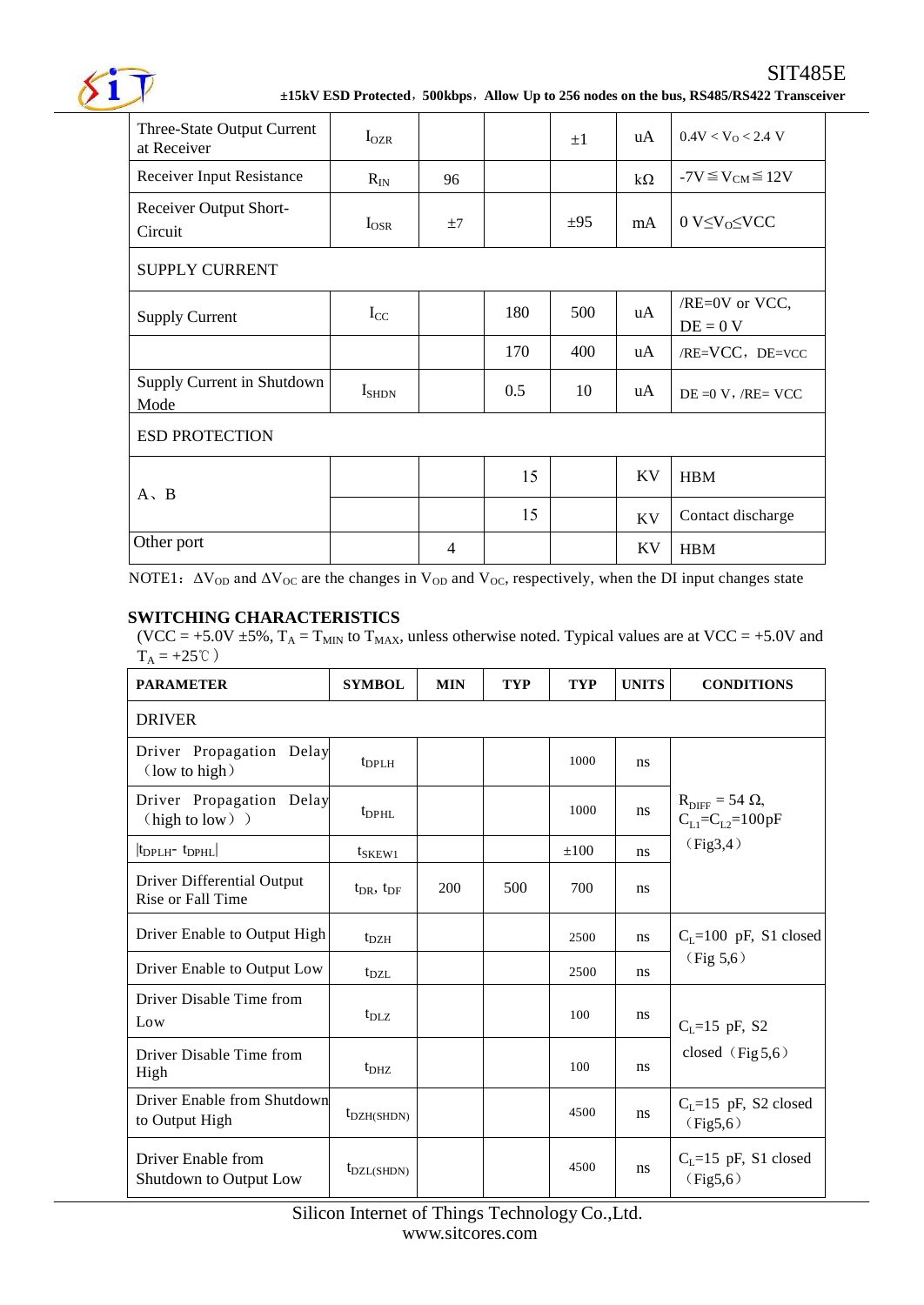

| <b>RECEIVER</b>                                                 |                        |    |                |      |    |                                                                 |
|-----------------------------------------------------------------|------------------------|----|----------------|------|----|-----------------------------------------------------------------|
| <b>Receiver Propagation</b><br>Delay (low to high)              | $t_{RPLH}$             |    | 127            | 200  | ns | Fig7 and Fig 8<br>$VID \geq 2.0V$                               |
| <b>Receiver Propagation</b><br>Delay (high to low)              | $t_{RPHL}$             |    | 127            | 200  | ns | Rise and fall time<br>VID≤15ns                                  |
| $ t_{RPLH} - t_{RPHL} $                                         | t <sub>SKEW2</sub>     |    | $\overline{3}$ | 30   | ns | Fig 7,8                                                         |
| <b>Receiver Enable to Output</b><br>Low                         | $t_{\rm RZL}$          |    | 20             | 50   | ns | $C_L = 100 \text{ pF},$<br>S1 Closed<br>(Fig 9,10)              |
| <b>Receiver Enable to Output</b><br>High                        | $t_{RZH}$              |    | 20             | 50   | ns | $C_L = 100$ pF, S2<br>closed (Fig $9,10$ )                      |
| Receiver Disable Time from<br>Low                               | $t_{RIZ}$              |    | 20             | 50   | ns | $C_{L} = 100$ pF,<br>S1 closed<br>(Fig 9,10)                    |
| Receiver Disable Time from<br>High                              | $t_{RHZ}$              |    | 20             | 50   | ns | $C_L = 100$ pF,<br>S <sub>2</sub> closed<br>(Fig 9,10)          |
| Receiver Enable from<br>shutdown to Output High                 | $t_{\text{RZH(SHDN)}}$ |    |                | 3500 | ns | $C_L = 100$ pF, S2<br>close $(Fig 9,10)$                        |
| <b>Receiver Enable</b><br>from Shutdown to<br><b>Output Low</b> | $t_{RZL(SHDN)}$        |    |                | 3500 | ns | $C_L = 100 \text{ pF}$ ,<br>S <sub>1</sub> closed<br>(Fig 9,10) |
| Time to Shutdown                                                | $t_{\rm SHDN}$         | 50 | 200            | 600  | ns | NOTE <sub>2</sub>                                               |

### NOTE2:

The device is put into shutdown by bringing RE high and DE low. If the enable inputs are in this state for less than 50ns, the device is guaranteed not to enter shutdown. If the enable inputs are in this state for at least 600ns, the device is guaranteed to have entered shutdown.

|                                   |              | <b>TRANSMITTING</b> |                |              | <b>RECEIVING</b> |                |    |               |                |
|-----------------------------------|--------------|---------------------|----------------|--------------|------------------|----------------|----|---------------|----------------|
| <b>CTR</b>                        |              | <b>INPUTS</b>       | <b>OUTPUTS</b> |              |                  | <b>CTR</b>     |    | <b>INPUTS</b> | <b>OUTPUTS</b> |
| /RE                               | DE           | DI                  | $\mathbf{A}$   | B            |                  | /RE            | DE | $A-B$         | <b>RO</b>      |
| X                                 | $\mathbf{1}$ | 1                   | 1              | $\mathbf{0}$ |                  | $\overline{0}$ | X  | $\geq$ -50mV  | 1              |
| X                                 | $\mathbf{1}$ | $\mathbf{0}$        | $\mathbf{0}$   | $\mathbf{1}$ |                  | $\overline{0}$ | X  | $\leq$ -200mV | $\mathbf{0}$   |
| $\Omega$                          | $\mathbf{0}$ | X                   | Z              | Z            |                  | $\overline{0}$ | X  | Open/shorted  | 1              |
| 1                                 | $\mathbf{0}$ | X                   | $Z$ (Shutdown) |              |                  | $\mathbf{1}$   | 1  | X             | Z              |
| X: Don't care; Z: high impedance. |              |                     | 1              | $\Omega$     | X                | Z (Shutdown)   |    |               |                |

# SIT485E Function Tables: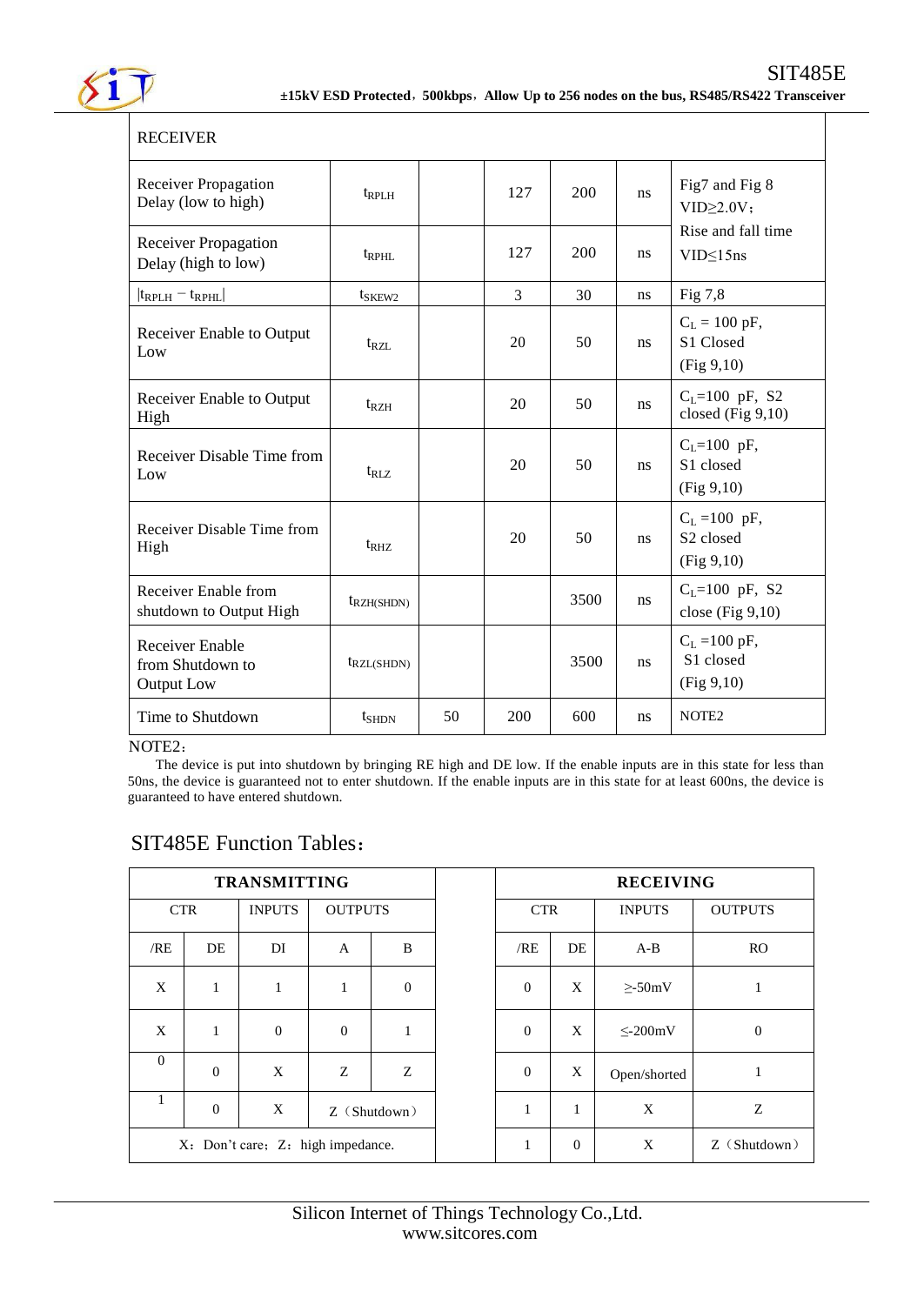

# Test Circuit



Fig2 Driver DC Test Load



Fig 3 Driver Timing Test Circuit Fig 4 Driver Propagation Delays



Fig 5 Driver Enable/Disable Timing Test Load Fig 6 Driver Enable and Disable Times



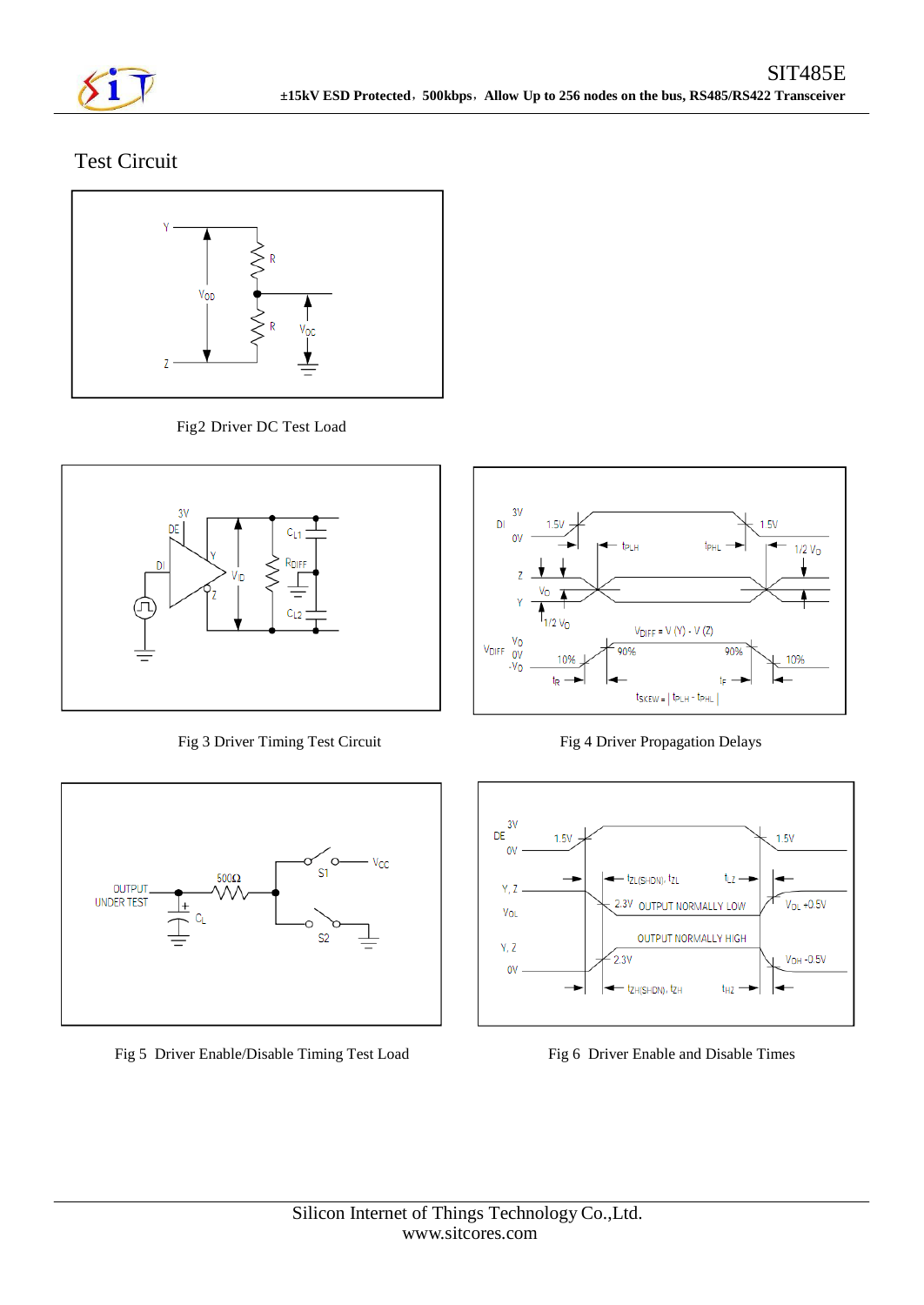



Fig 7 Receiver Propagation Delay Test Circuit Fig 8 Receiver Propagation Delays





Fig 9 Receiver Enable/Disable Timing Test Load Fig 10 Receiver Enable and Disable Times

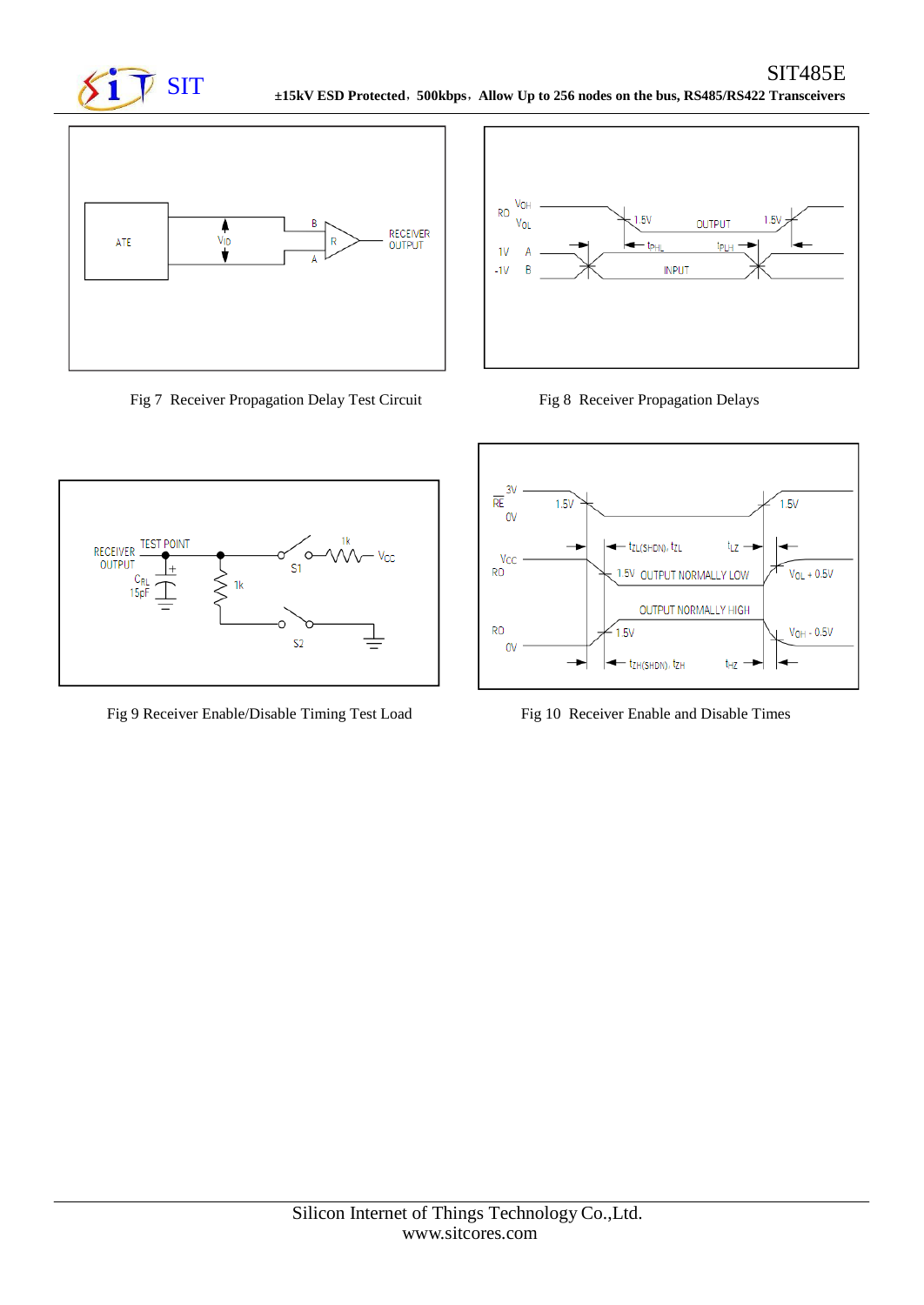

# **1 DESCRIPTION**

SIT485E, including a driver and a receiver, is a half-duplex high-speed transceivers for RS-485 / RS-422 communications. SIT485E features fail-safe, overvoltage protection, overcurrent protection, thermal protection, and allows / RE, DE hot-swappable.

The SIT485E features reduced slew-rate drivers that minimize EMI and reduce reflections caused by improperly terminated cables, allowing error-free data transmission up to 500kbps.

# **2 Fail Safe**

When the receiver inputs are shorted or open, or when they are connected to a terminated transmission line with all drivers disabled, SIT485E guarantees a logic-high receiver output. This is done by the receiver input thresholds are set between -50mV and -200mV. If the differential receiver input voltage (A-B)  $\geq$ -50mV, RO is logic high; if the voltage (A-B)  $\leq$ -200mV, RO is logic low. When attached to the terminal all transmitters on the bus are disabled, the receiver differential input voltage is pulled to 0V by the termination resistor. With the receiver threshold of the SIT485E, this results in a logic-high with a 50mV minimum noise margin. The -50mV to -200mV threshold complies with the ±200mV EIA/TIA-485 standard.

### **3 Connecting 256 transceivers on one bus**

The standard RS-485 receiver input impedance is  $12k\Omega$  (1 unit load), the standard driver can drive up to 32 unit loads. Receiver SIT485E transceiver has a 1/8 unit load receiver input impedance (96kΩ), allowing up to 256 transceivers to be connected in parallel on one bus. These devices can be any combination, or in combination with other RS-485 transceiver combination, as long as the total load does not load more than 32 units, can be connected on the same bus.

### **4 Reduce EMI and reflection**

SIT485E low slew-rate drivers can reduce EMI, and reduce reflected by improperly terminated cables.

### **5 Drive Output Protection**

Through two mechanisms to avoid failure or a bus contention causes power consumption is too high. First, in the entire common Mode voltage range, overcurrent protection circuit provides a fast short protection. Second, when the die temperature exceeds 150 °C, driver output is forced into a high impedance state by the thermal shutdown circuit.

### **6 Typical applications**

SIT485E transceiver is designed for multi-point bi-directional data communication bus transmission lines. Figure 11 shows a typical network application circuit. These devices can also be used as a cable longer than 4,000 feet of line repeater, to reduce the reflection, the transmission line should be in its ends terminated in its characteristic impedance, and stub lengths off the main line should be as short as possible.



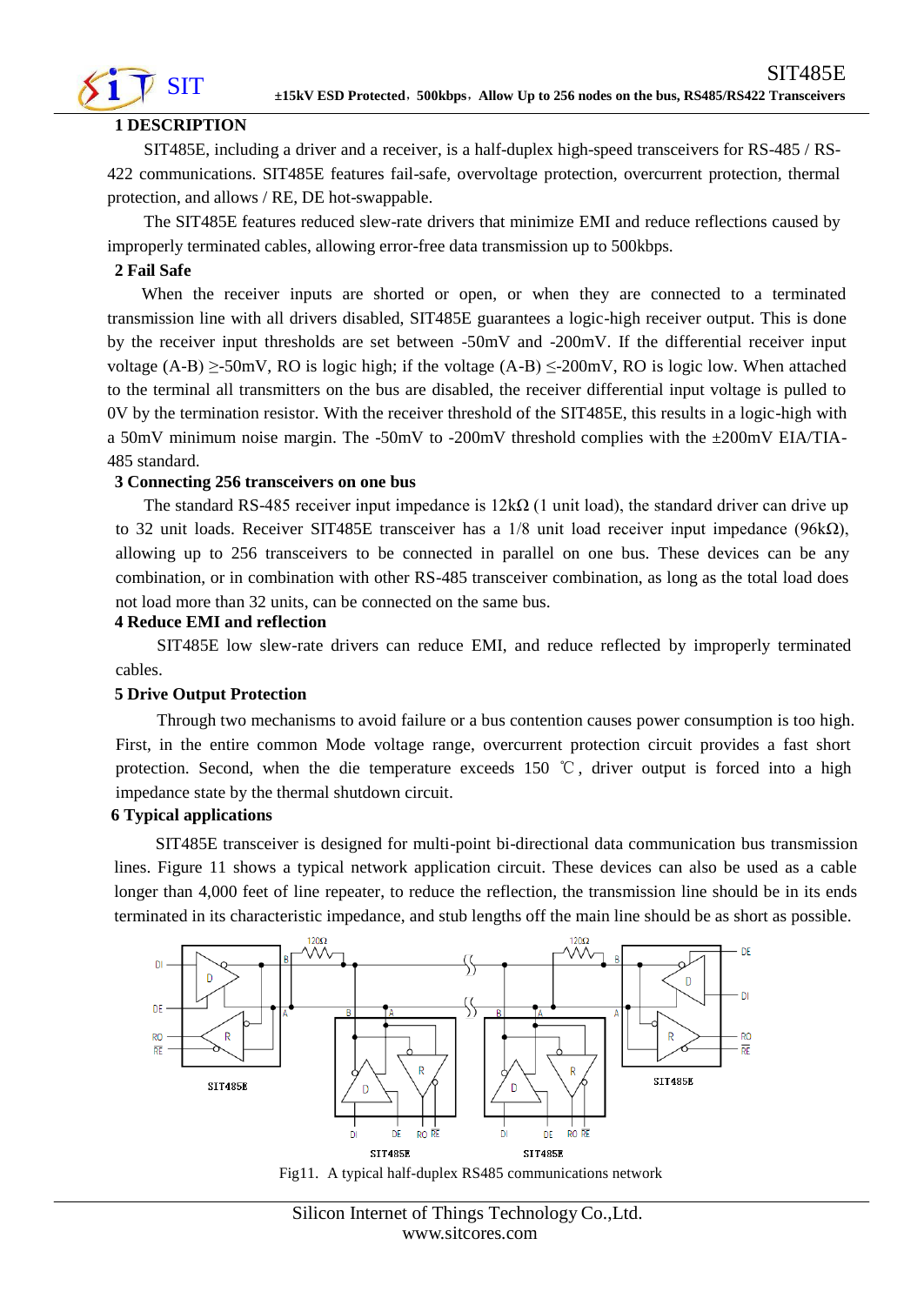

# **SO8 Package Outline**:



| Symbol         | Min/mm          | Typ/mm       | Max/mm       |
|----------------|-----------------|--------------|--------------|
| A              | 1.50            | 1.60         | 1.70         |
| A <sub>1</sub> | 0.1             | 0.15         | 0.2          |
| A <sub>2</sub> | 1.35            | 1.45         | 1.55         |
| b              | 0.355           | 0.400        | 0.455        |
| D              | 4.800           | 4.900        | 5.00         |
| E              | 3.780           | 3.880        | 3.980        |
| E1             | 5.800           | 6.000        | 6.200        |
| e              |                 | 1.270BSC     |              |
| L              | 0.40            | 0.60         | 0.80         |
| $\mathbf{c}$   | 0.153           | 0.203        | 0.253        |
| θ              | $-2$ $^{\circ}$ | $-4^{\circ}$ | $-6^{\circ}$ |

**Package DIMENSIONS**